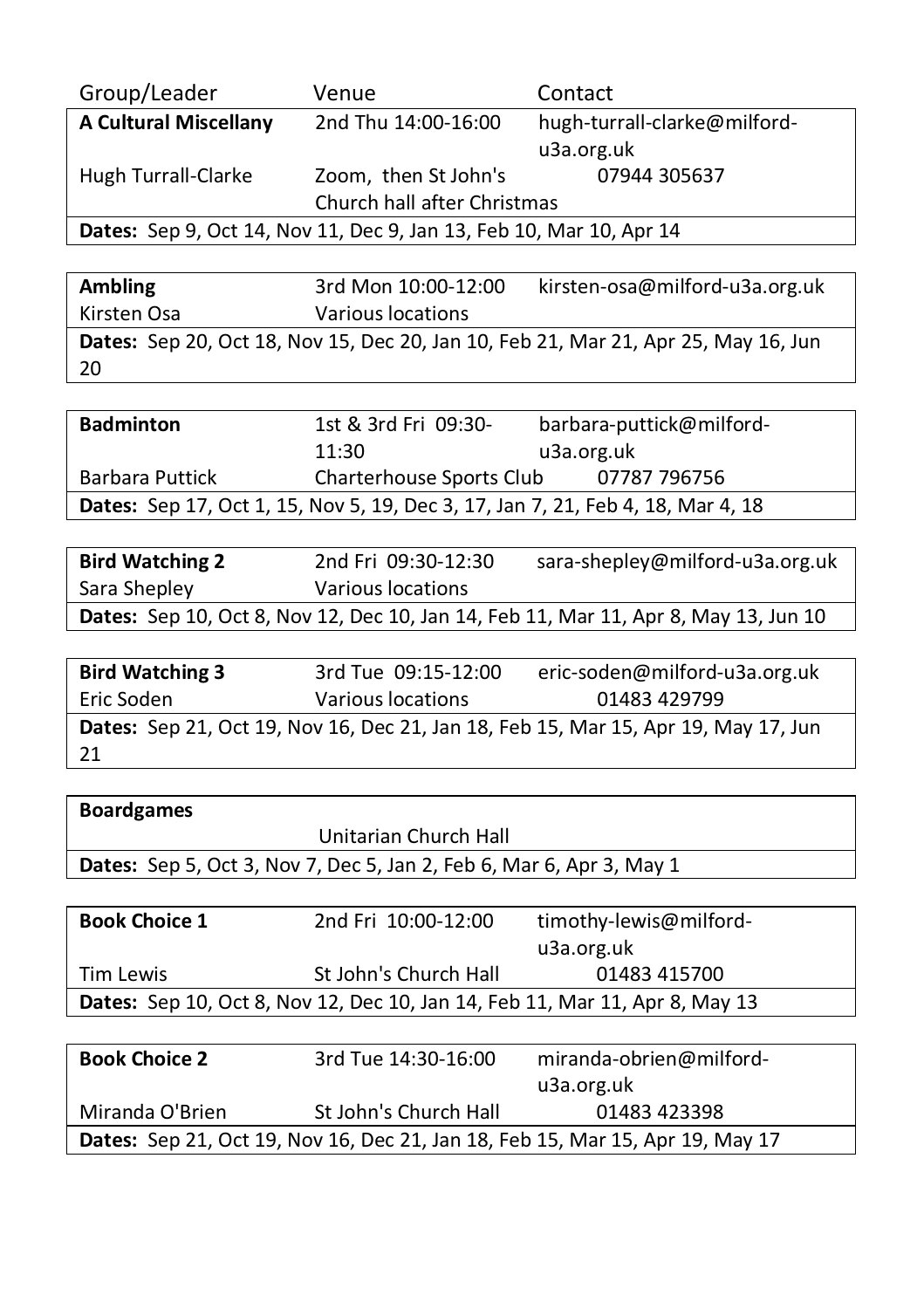| Group/Leader                                                                  | Venue                                                                 | Contact                                                                                 |  |
|-------------------------------------------------------------------------------|-----------------------------------------------------------------------|-----------------------------------------------------------------------------------------|--|
| <b>Book Choice 3</b>                                                          | 1st Mon 14:00-15:00                                                   | nancy-wilks@milford-u3a.org.uk                                                          |  |
| Nancy Wilks                                                                   | Scout and Guide Hut                                                   | 01483 414778                                                                            |  |
|                                                                               |                                                                       |                                                                                         |  |
|                                                                               | Dates: Sep 6, Oct 4, Nov 1, Dec 6, Jan 10, Feb 7, Mar 7, Apr 4, May 9 |                                                                                         |  |
| <b>Book Choice 4</b>                                                          | 2nd Wed 14:00-                                                        | catherine.maxwellmiles@milford-                                                         |  |
|                                                                               |                                                                       |                                                                                         |  |
|                                                                               | 16:00                                                                 | u3a.org.uk                                                                              |  |
| Catherine Maxwell-                                                            | St John's Church Hall                                                 | 01428 682045                                                                            |  |
| <b>Miles</b>                                                                  |                                                                       |                                                                                         |  |
|                                                                               |                                                                       | Dates: Sep 8, Oct 13, Nov 10, Dec 8, Jan 12, Feb 9, Mar 9, Apr 13, May 11, Jun 8        |  |
|                                                                               |                                                                       |                                                                                         |  |
| <b>Bowls 1</b>                                                                | Mon and Fri 14:00-                                                    | jenny-bywater@milford-                                                                  |  |
|                                                                               | 16:30                                                                 | u3a.org.uk                                                                              |  |
| Norman Gravestock                                                             | Holloway Hill Bowling Club                                            | 01428 682106                                                                            |  |
| Dates: Apr 25, 29 May 2, 6, 9, 13                                             |                                                                       |                                                                                         |  |
|                                                                               |                                                                       |                                                                                         |  |
| <b>Bridge (Card Play)</b>                                                     | 3rd Tue 14:00-16:00                                                   | sam-hampson@milford-                                                                    |  |
|                                                                               |                                                                       | u3a.org.uk                                                                              |  |
| Sam Hampson                                                                   | Milford Village Hall                                                  |                                                                                         |  |
| Dates: Sep 21, Oct 19, Nov 16, Dec 21, Jan 18, Feb 15, Mar 15, Apr 19, May 17 |                                                                       |                                                                                         |  |
|                                                                               |                                                                       |                                                                                         |  |
| <b>Bridge (Social)</b>                                                        | 2nd Tue 14:00-16:00                                                   | peter-stevenson@milford-                                                                |  |
|                                                                               |                                                                       | u3a.org.uk                                                                              |  |
| Peter Stevenson                                                               | Milford Village Hall                                                  | 01428 685874                                                                            |  |
|                                                                               | Dates: Sep 14, Oct 12, Nov 9, Dec 14, Jan 11, Feb 8, Mar 8, Apr 12    |                                                                                         |  |
|                                                                               |                                                                       |                                                                                         |  |
| <b>Bridge Beginners Year</b>                                                  |                                                                       | 1st & 3rd Wed 13:45- robert-bellamy@milford-                                            |  |
| 1                                                                             | 16:00                                                                 | u3a.org.uk                                                                              |  |
| Robert Bellamy Milford Village Hall                                           |                                                                       | 01483 421274                                                                            |  |
|                                                                               |                                                                       | Dates: Sep 1, 15, Oct 6, 20, Nov 3, 17, Dec 1, 15, Jan 5, 19, Feb 2, 16, Mar 2, 16, Apr |  |
| 6, 20, May 4, 18                                                              |                                                                       |                                                                                         |  |
|                                                                               |                                                                       |                                                                                         |  |
| <b>Bridge Club</b>                                                            | 1st Tue 14:00-16:00                                                   | cindy-dillon@milford-u3a.org.uk                                                         |  |
| Cindy Dillon                                                                  | Milford Village Hall                                                  | 01428 682647                                                                            |  |
|                                                                               | Dates: Sep 7, Oct 5, Nov 2, Dec 7, Jan 4, Feb 1, Mar 1, Apr 5         |                                                                                         |  |
|                                                                               |                                                                       |                                                                                         |  |
| <b>Church Visits 1</b>                                                        | 3rd Tue 10:00-11:00                                                   | pat-dodman@milford-u3a.org.uk                                                           |  |
| Pat Dodman                                                                    | <b>Various locations</b>                                              | 01483 416578                                                                            |  |
|                                                                               | Dates: Oct 19, Nov 16, Jan 18, Feb 15, Mar 15, Apr 19                 |                                                                                         |  |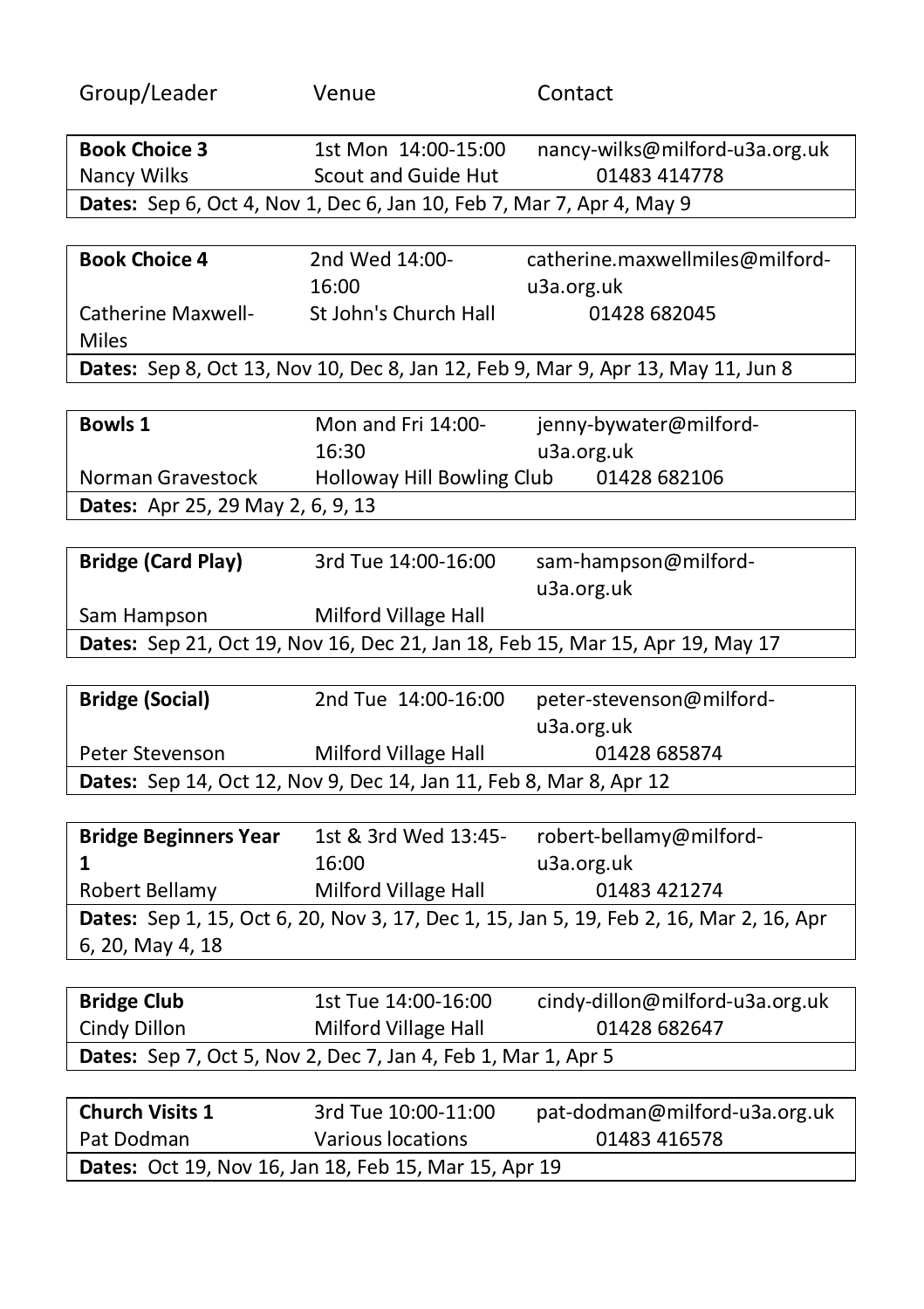| Group/Leader                                                                  | Venue                                                                     | Contact                                                                                 |  |
|-------------------------------------------------------------------------------|---------------------------------------------------------------------------|-----------------------------------------------------------------------------------------|--|
| <b>Church Visits 2</b>                                                        | 3rd Tue 10:00-11:00                                                       | No email address                                                                        |  |
| Elizabeth Burrows Various locations                                           |                                                                           | 01483 422848                                                                            |  |
|                                                                               | Dates: Oct 19, Nov 16, Jan 18, Feb 15, Mar 15, Apr 19                     |                                                                                         |  |
|                                                                               |                                                                           |                                                                                         |  |
| <b>Creative Mixed Media</b>                                                   | 1st & 3rd Thu 14:00-                                                      | pam-daltonwilliams@milford-                                                             |  |
| Art                                                                           | 16:00                                                                     | u3a.org.uk                                                                              |  |
| Pam Dalton Williams                                                           | Unitarian Church Hall                                                     | 07790 893 622                                                                           |  |
| (was Cookney)                                                                 |                                                                           |                                                                                         |  |
|                                                                               |                                                                           | Dates: Sep 2, 16, Oct 7, 21, Nov 4, 18, Dec 2, 16, Jan 6, 20, Feb 3, 17, Mar 3, 17, Apr |  |
| 7, 21, May 5, 19                                                              |                                                                           |                                                                                         |  |
|                                                                               |                                                                           |                                                                                         |  |
| <b>Current Affairs</b>                                                        | 4th Thu 14:00-16:00                                                       | robert-bayley@milford-                                                                  |  |
|                                                                               |                                                                           | u3a.org.uk                                                                              |  |
| Robert Bayley                                                                 | St John's Church Hall                                                     | 01483 420297                                                                            |  |
|                                                                               | Dates: Sep 23, Oct 28, Nov 25, Jan 27, Feb 24, Mar 24, Apr 28             |                                                                                         |  |
|                                                                               |                                                                           |                                                                                         |  |
| <b>Cycling - Monday</b>                                                       | 4th Mon 14:30-16:00                                                       | gertrud-sollars@milford-                                                                |  |
|                                                                               |                                                                           | u3a.org.uk                                                                              |  |
| <b>Gertrud Sollars</b>                                                        | Various locations                                                         | 01483 415182                                                                            |  |
| Dates: Sep 27, Oct 25, Nov 22, Jan 24, Feb 28, Mar 28, Apr 25, May 23, Jun 27 |                                                                           |                                                                                         |  |
|                                                                               |                                                                           |                                                                                         |  |
|                                                                               | Cycling - Wednesday 2nd Wed 10:30-12:00                                   | gertrud-sollars@milford-                                                                |  |
|                                                                               |                                                                           | u3a.org.uk                                                                              |  |
| <b>Gertrud Sollars</b>                                                        | Various locations                                                         | 01483 415182                                                                            |  |
|                                                                               | Dates: Oct 13, Nov 10, Dec 8, Jan 12, Feb 9, Mar 9, Apr 13, May 11, Jun 8 |                                                                                         |  |
|                                                                               |                                                                           |                                                                                         |  |
| <b>Digital Workshop</b>                                                       | 4th Fri 14:00-16:00                                                       | bob-fearnley@milford-u3a.org.uk                                                         |  |
| Bob Fearnley                                                                  | <b>Burton Pavilion</b>                                                    | 01483 424475                                                                            |  |
|                                                                               | Dates: Sep 24, Oct 22, Nov 26, Jan 28, Feb 25, Mar 25, Apr 22, May 27     |                                                                                         |  |
|                                                                               |                                                                           |                                                                                         |  |
| Drawing for Fun 1                                                             | 3rd Wed 10:00-12:00                                                       | doug-smit@milford-u3a.org.uk                                                            |  |
| Doug Smit                                                                     | Zoom                                                                      | 01483 416719                                                                            |  |
|                                                                               | Review @ Christmas                                                        |                                                                                         |  |
|                                                                               | Dates: Sep 15, Oct 20, Nov 17, Dec 15, Jan 19, Feb 16, Mar 16, Apr 20     |                                                                                         |  |
|                                                                               |                                                                           |                                                                                         |  |
| Drawing for Fun 2                                                             | 1st Wed 10:00-12:00                                                       | doug-smit@milford-u3a.org.uk                                                            |  |
| Doug Smit                                                                     | St John's Church Hall                                                     | 01483 416719                                                                            |  |
|                                                                               | Review @ Christmas                                                        |                                                                                         |  |
| Dates: Sep 1, Oct 6, Nov 3, Dec 1, Jan 5, Feb 2, Mar 2, Apr 6                 |                                                                           |                                                                                         |  |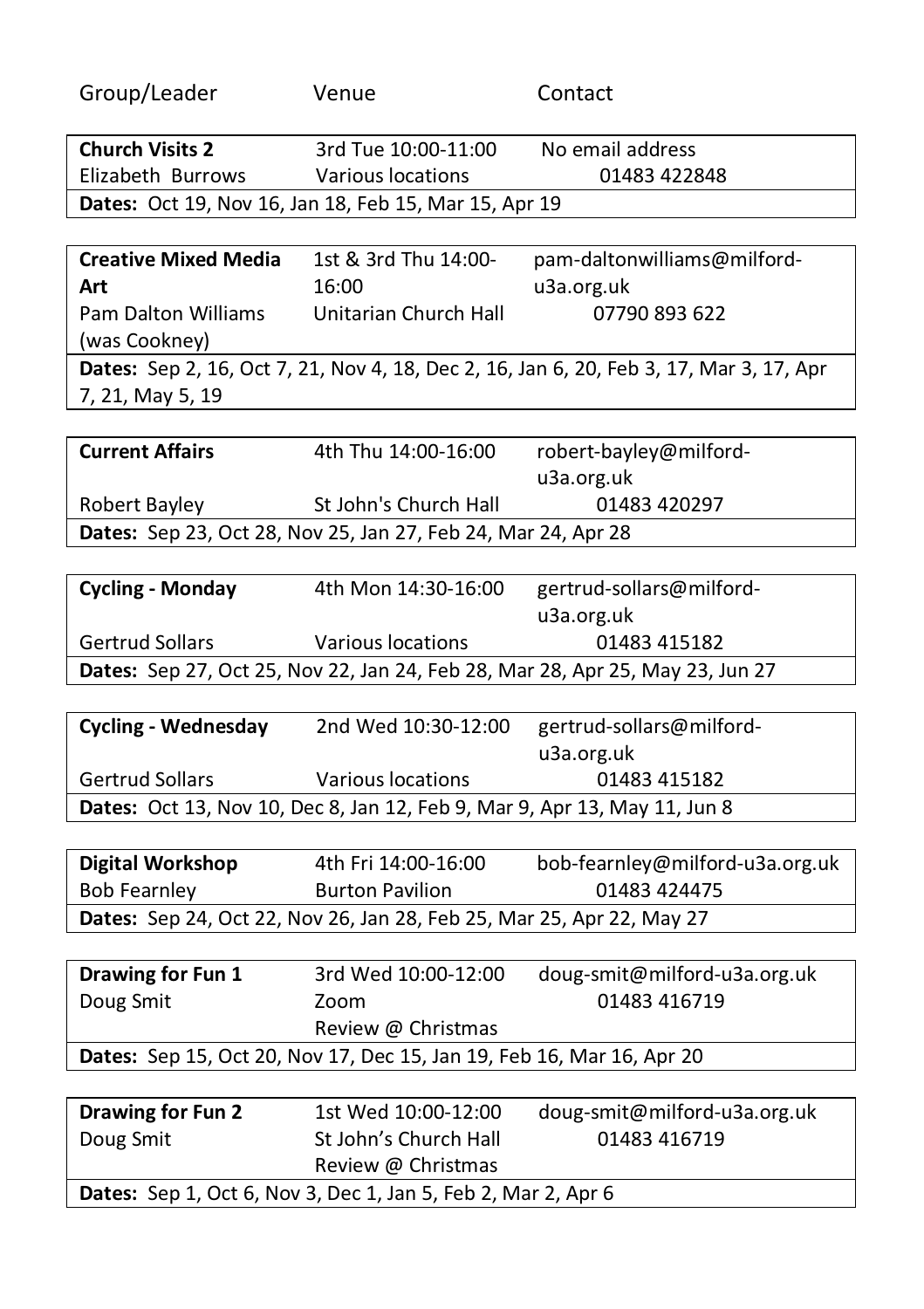| Group/Leader      | Venue                         | Contact                                                                        |
|-------------------|-------------------------------|--------------------------------------------------------------------------------|
| <b>Embroidery</b> | 1st & 3rd Fri 10:00-<br>12:00 | eileen-kirton@milford-u3a.org.uk                                               |
| Eileen Kirton     | St John's Church Hall         | 01483 421407                                                                   |
|                   |                               | Dates: Oct 1, 15, Nov 5, 19, Dec 3, 17, Jan 7, 21, Feb 4, 18, Mar 4, 18, Apr 1 |
|                   |                               |                                                                                |
|                   |                               |                                                                                |

| <b>Exploring the Local</b>                                                  | 1st Fri 10:00-12:30 | sara-shepley@milford-u3a.org.uk |
|-----------------------------------------------------------------------------|---------------------|---------------------------------|
| Countryside                                                                 |                     |                                 |
| Sara Shepley                                                                | Various locations   | 01483 427921                    |
| Dates: Sep 3, Oct 1, Nov 5, Dec 3, Jan 7, Feb 4, Mar 4, Apr 1, May 6, Jun 3 |                     |                                 |

German For Beginners Tue 14:00 15:00 julie-sharp@milford-u3a.org.uk Julie Sharp St Mark's Community Centre 01483 531048 Dates: Jan 4, 11, 18, 25, Feb 1, 8, 15, 22, Mar 1, 8, 15, 22, 29, Apr 5, 12, 19, 26, May-3, 10, 17, 24, 31

| <b>History of Art</b>                                         | 1st Thu 14:00 - 15:30 | hugh-turrall-clarke@milford- |
|---------------------------------------------------------------|-----------------------|------------------------------|
| (Afternoon)                                                   |                       | u3a.org.uk                   |
| Hugh Turrall-Clarke                                           | Zoom until Chritstmas | 07944 305637                 |
| <b>Dates:</b> Oct 7, Nov 4, Dec 2, Jan 6, Feb 3, Mar 3, Apr 7 |                       |                              |

| <b>History of Art</b>                                        |                       | 3rd Thu 10:00 - 11:30 hugh-turrall-clarke@milford- |
|--------------------------------------------------------------|-----------------------|----------------------------------------------------|
| (Morning)                                                    |                       | u3a.org.uk                                         |
| Hugh Turrall-Clarke                                          | Zoom until Chritstmas | 07944 305637                                       |
| <b>Dates:</b> Oct 21, Nov 18, Dec 16, Jan 20, Feb 17, Mar 17 |                       |                                                    |

| <b>Italian for Beginners</b>                           | Fri 14:00 15:00                         | julie-sharp@milford-u3a.org.uk                                                                      |
|--------------------------------------------------------|-----------------------------------------|-----------------------------------------------------------------------------------------------------|
| Julie Sharp                                            | St Mark's Community Centre 01483 531048 |                                                                                                     |
| We will be covering the very basics of Italian. Julie. |                                         |                                                                                                     |
|                                                        |                                         | Dates: <del>Jan 7, 14, 21, 28, Feb 4, 11, 18, 25, Mar 4, 11, 18, 25, Apr 1, 8, 22, 29, May 6,</del> |
| <del>13, 20, 27</del>                                  |                                         |                                                                                                     |

| Lunch Club 1         | 4th Fri 12:30-15:00                                                   | timothy-lewis@milford-         |
|----------------------|-----------------------------------------------------------------------|--------------------------------|
|                      |                                                                       |                                |
|                      |                                                                       | u3a.org.uk                     |
| <b>Timothy Lewis</b> | Various locations                                                     | 01483 415700                   |
|                      | Dates: Sep 24, Oct 22, Nov 26, Jan 28, Feb 25, Mar 25, Apr 22, May 27 |                                |
|                      |                                                                       |                                |
| Lunch Club 4         | 2nd Thu 12:30-15:30                                                   | cherry-webb@milford-u3a.org.uk |
| Cherry Webb          | Various locations                                                     | 01483 419260                   |

No longer running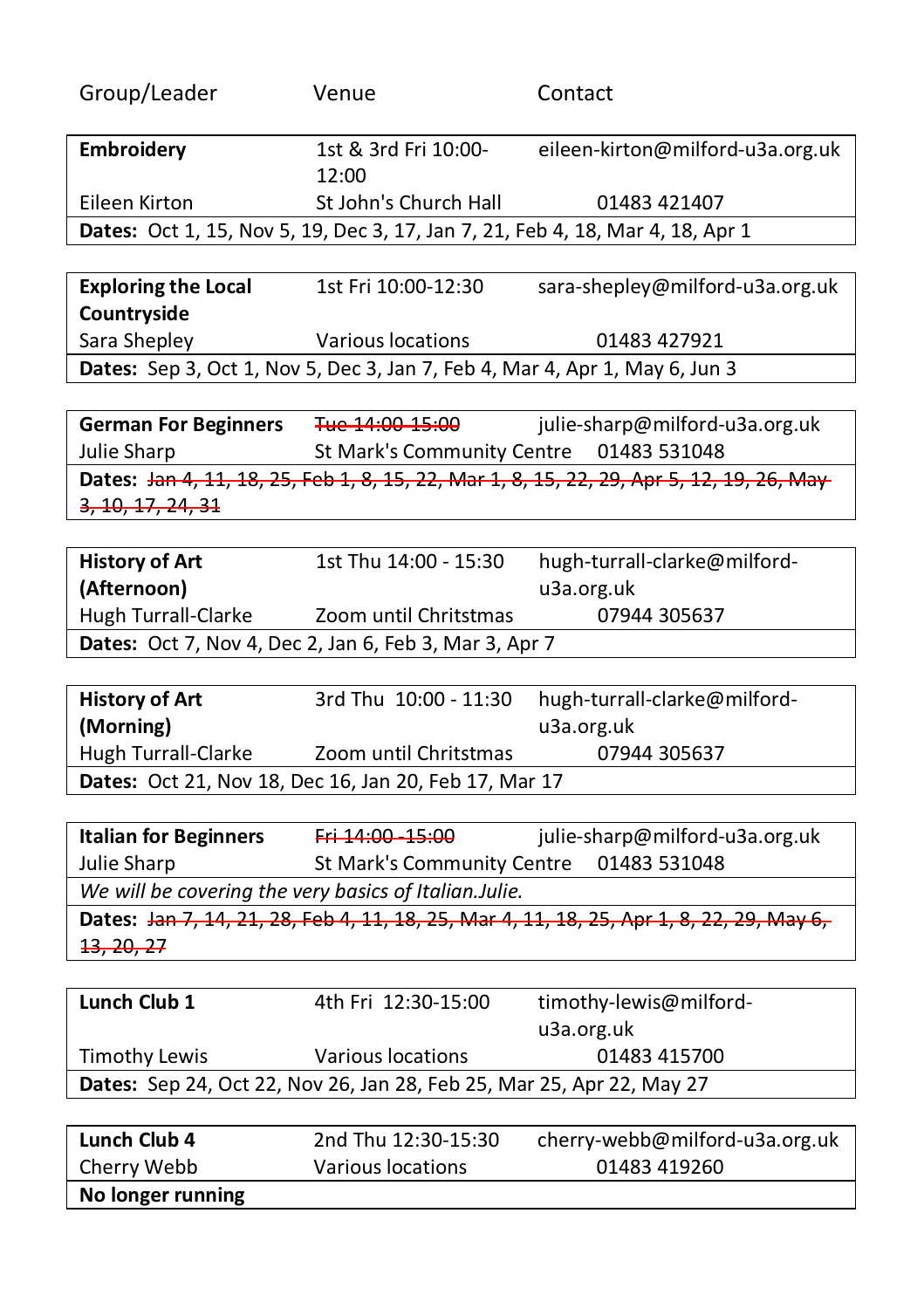| Group/Leader                                                          | Venue                                   | Contact                                                                                 |
|-----------------------------------------------------------------------|-----------------------------------------|-----------------------------------------------------------------------------------------|
|                                                                       |                                         |                                                                                         |
| Lunch Club 5 (Sundays) 4th Sun $12:00-14:30$                          |                                         | neville-carrington@milford-                                                             |
|                                                                       |                                         | u3a.org.uk                                                                              |
| Neville Carrington                                                    | Various locations                       | 01252 703846                                                                            |
| Dates: Sep 26, Oct 24, Nov 28, Jan 23, Feb 27, Mar 27, Apr 24, May 22 |                                         |                                                                                         |
| Lunch Group 6                                                         | 3nd Sun 12:30-14:30                     | marie-tennyson@milford-                                                                 |
|                                                                       |                                         | u3a.org.uk                                                                              |
| Maria Tennyson                                                        | Various locations                       | 01483 527782                                                                            |
|                                                                       |                                         | Dates: Sep 19, Oct 17, Nov 21, Dec 19, Jan 16, Feb 20, Mar 20, May 15, Jun 19           |
|                                                                       |                                         |                                                                                         |
| <b>Military History</b>                                               | 1st Wed 14:00-16:00                     | peter-stevenson@milford-                                                                |
|                                                                       |                                         | u3a.org.uk                                                                              |
| Peter Stevenson                                                       | St John's Church Hall                   | 01483 428870                                                                            |
| Dates: Sep 1, Oct 6, Nov 3, Dec 1, Jan 5, Feb 2, Mar 2, Apr 6, May 4  |                                         |                                                                                         |
|                                                                       |                                         |                                                                                         |
| <b>Opera for All -</b>                                                | 2nd Mon 14:00-                          | michael-hartnall@milford-                                                               |
| <b>Afternoons</b>                                                     | 16:20                                   | u3a.org.uk                                                                              |
| Michael Hartnall                                                      | <b>Masonic Hall</b>                     | 01483 527917                                                                            |
| Dates: Sep 13, Oct 11, Nov 8, Dec 13, Jan 10, Feb 14, Mar 14, Apr 11  |                                         |                                                                                         |
|                                                                       |                                         |                                                                                         |
| <b>Opera for All -</b>                                                | 2nd Mon 10:00-                          | michael-hartnall@milford-                                                               |
| <b>Mornings</b>                                                       | 12:20                                   | u3a.org.uk                                                                              |
| Michael Hartnall                                                      | <b>Masonic Hall</b>                     | 01483 527917                                                                            |
| Dates: Sep 13, Oct 11, Nov 8, Dec 13, Jan 10, Feb 14, Mar 14, Apr 11  |                                         |                                                                                         |
|                                                                       |                                         |                                                                                         |
| Painting 1                                                            | 2nd & 4th Thu 09:30-                    | saxone-renforth@milford-                                                                |
|                                                                       | 12:00                                   | u3a.org.uk                                                                              |
| Saxone Renforth                                                       | Millford Village Hall                   | 01483 421034                                                                            |
|                                                                       |                                         | Dates: Sep 9, 23, Oct 14, 28, Nov 11, 25, Dec 9, 23, Jan 13, 27, Feb 10, 24, Mar 10,    |
| 24, Apr 14, 28, May 12, 26, Jun 9, 23, Jul 14, 28                     |                                         |                                                                                         |
|                                                                       |                                         |                                                                                         |
| <b>Painting 2</b>                                                     | 1st & 3rd Fri 09:30-<br>12:00           | judy-fearnside@milford-                                                                 |
|                                                                       |                                         | u3a.org.uk                                                                              |
| Judy Fearnside                                                        | St Mark's Community Centre 01483 429653 |                                                                                         |
| 1, May 6, 20                                                          |                                         | Dates: Sep 3, 17, Oct 1, 15, Nov 5, 19, Dec 3, 17, Jan 7, 21, Feb 4, 18, Mar 4, 18, Apr |
|                                                                       |                                         |                                                                                         |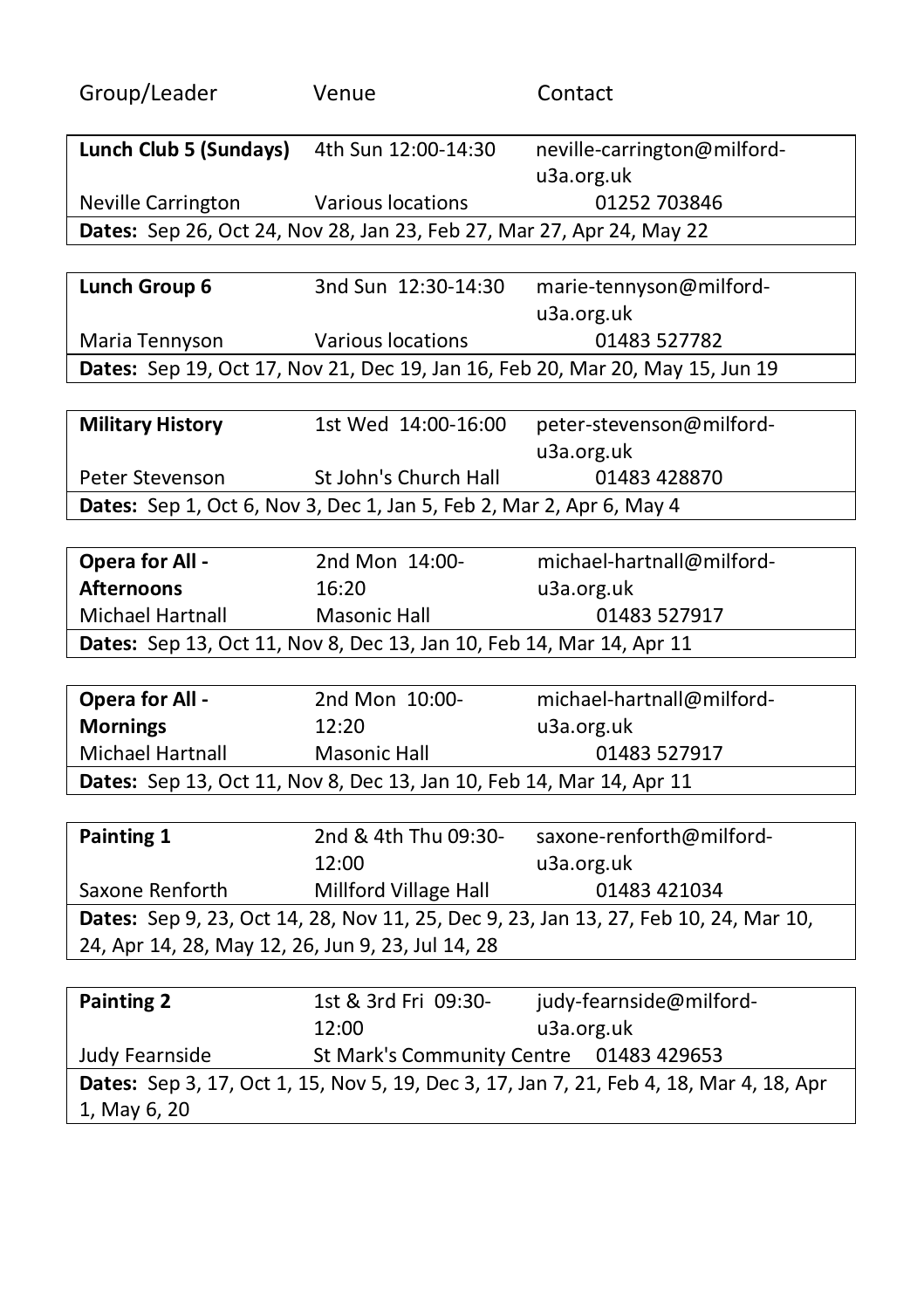| Group/Leader          | Venue                                   | Contact                                                                               |
|-----------------------|-----------------------------------------|---------------------------------------------------------------------------------------|
| Painting 3            | 2nd & 4th Fri 09:30-                    | pat-dodman@milford-u3a.org.uk                                                         |
|                       | 12:00                                   |                                                                                       |
| Pat Dodman            | St Mark's Community Centre 01483 416573 |                                                                                       |
|                       |                                         | Dates: Sep 10, 24, Oct 8, 22, Nov 12, 26, Dec 10, Jan 14, 28, Feb 11, 25, Mar 11, 25, |
| Apr 8, 22, May 13, 27 |                                         |                                                                                       |

| Patchwork 1                                                                           | 2nd & 4th Mon<br>09:30-11:30 | maria-ammann@milford-<br>u3a.org.uk |
|---------------------------------------------------------------------------------------|------------------------------|-------------------------------------|
| Maria Ammann                                                                          | St John's Church Hall        | 01483 422920 / 07823<br>325138      |
| Dates: Sep 13, 27, Oct 11, 25, Nov 8, 22, Dec 13, Jan 10, 24, Feb 14, 28, Mar 14, 28, |                              |                                     |
| Apr 11, 25, May 9                                                                     |                              |                                     |

| Patchwork 2        | 2nd & 4th Thurs       | maria-ammann@milford-                                                                |
|--------------------|-----------------------|--------------------------------------------------------------------------------------|
|                    | 09:30-11:30           | u3a.org.uk                                                                           |
| Maria Ammann       | St John's Church Hall | 01483 422920 / 07823                                                                 |
|                    |                       | 325138                                                                               |
|                    |                       | Dates: Sep 9, 23, Oct 14, 28, Nov 11, 25, Dec 9, Jan 13, 27, Feb 10, 24, Mar 10, 24, |
| Apr 14, 28, May 12 |                       |                                                                                      |

| <b>Poetry For Everyone</b>                                                  | 1st Tue 14:30-16:00   | pauline-wigham@milford- |
|-----------------------------------------------------------------------------|-----------------------|-------------------------|
|                                                                             |                       | u3a.org.uk              |
| Pauline Wigham                                                              | St John's Church Hall | 01483 810731            |
| <b>Dates:</b> Sep 7, Oct 5, Nov 2, Dec 7, Jan 4, Feb 1, Mar 1, Apr 5, May 3 |                       |                         |

| <b>Quiz Challenge</b> | 2nd Mon 14:00-        | ian-honeysett@milford-                                                             |
|-----------------------|-----------------------|------------------------------------------------------------------------------------|
|                       | 16:00                 | u3a.org.uk                                                                         |
| lan Honeysett         | Unitarian Church Hall | 01483 429615                                                                       |
|                       |                       | <b>Dates:</b> Sep 13, Oct 11, Nov 8, Dec 13, Jan 10, Feb 14, Mar 14, Apr 11, May 9 |

| <b>Rambling 2</b> | 3rd Thu 10:00-13:00 | graeme-redrup@milford-                                                               |
|-------------------|---------------------|--------------------------------------------------------------------------------------|
|                   |                     | u3a.org.uk                                                                           |
| Graeme Redrup     | Various locations   | 07962 127084                                                                         |
|                   |                     | <b>Dates:</b> Sep 16, Oct 21, Nov 18, Dec 16, Jan 20, Feb 17, Mar 17, Apr 21, May 19 |
|                   |                     |                                                                                      |

| Shakespeare | 1st Fri 14:00-16:00                                                  | john-taylor@milford-u3a.org.uk |
|-------------|----------------------------------------------------------------------|--------------------------------|
| John Taylor | St John's Church Hall                                                | 01483 382232                   |
|             | <b>Dates:</b> Oct 1, Nov 5, Dec 3, Jan 7, Feb 4, Mar 4, Apr 1, May 6 |                                |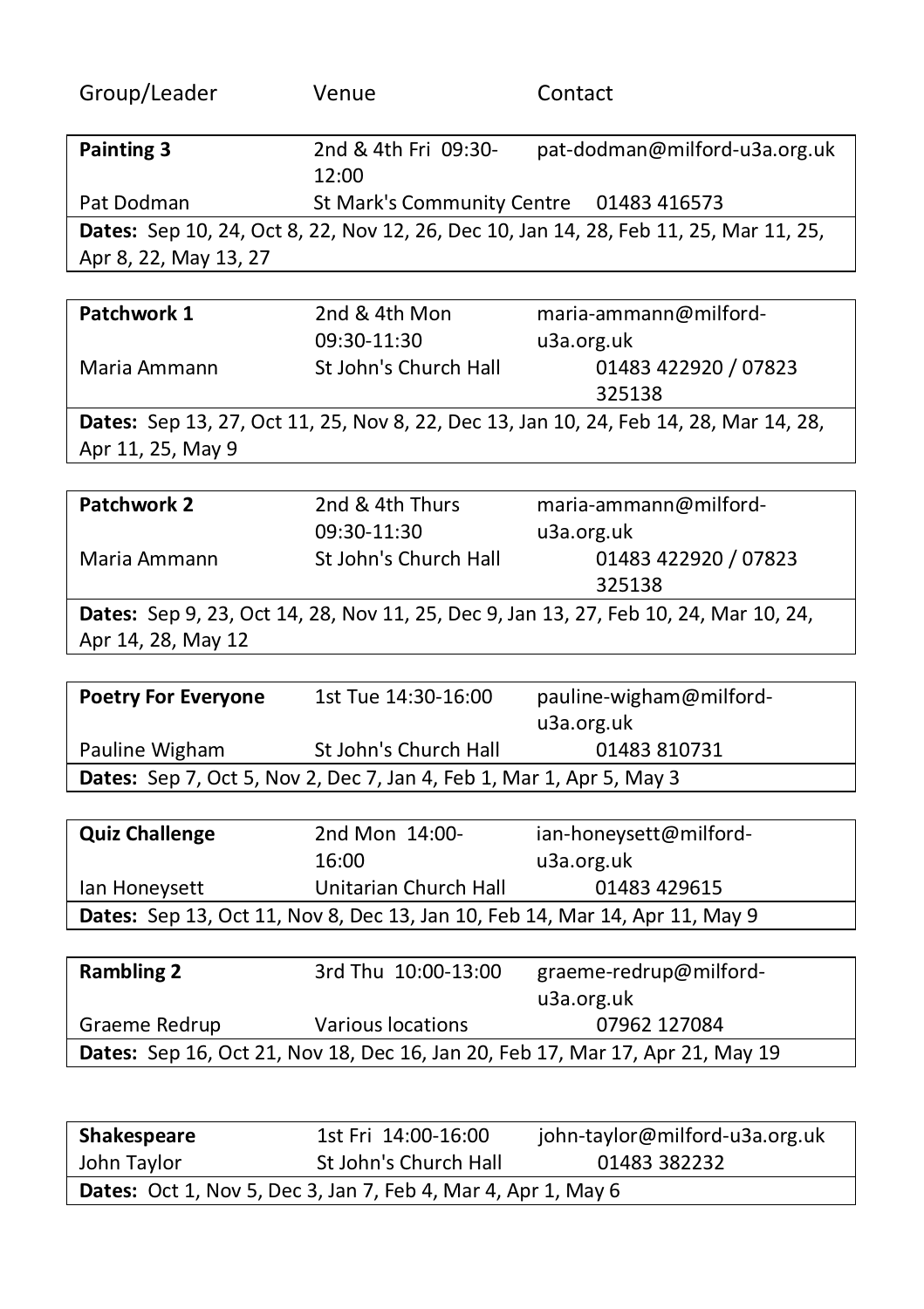| Venue                   | Contact                                                                                   |
|-------------------------|-------------------------------------------------------------------------------------------|
| Tue 10:00-12:00         | wayne-richardson@milford-                                                                 |
|                         | u3a.org.uk                                                                                |
| Chichester Hall, Witley | 07765 350181                                                                              |
|                         | Dates: Sep 7, 14, 21, 28, Oct 5, 12, 19, 26, Nov 2, 9, 16, 23, 30, Dec 7, 14, Jan 11, 18, |
|                         | 25, Feb 1, 8, 15, 22, Mar 1, 8, 15, 22, 29, Apr 5, 26, May 3, 10, 17, 24, 31, Jun 7, 14,  |
|                         |                                                                                           |
|                         |                                                                                           |

| <b>Spanish</b>     | 2nd & 4th Tue 10:00- | pamela-brown@milford-                                                                   |
|--------------------|----------------------|-----------------------------------------------------------------------------------------|
|                    | 11:30                | u3a.org.uk                                                                              |
| Pamela Brown       | Zoom                 | 01252 702075                                                                            |
|                    |                      | Dates: Sep 14, 28, Oct 12, 26, Nov 9, 23, Dec 14, Jan 11, 25, Feb 8, 22, Mar 8, 22, Apr |
| 12, 26, May 10, 24 |                      |                                                                                         |

| Table Tennis 1                                                                                  | Mon 09:30-12:00 | lloyd-dingle@milford-u3a.org.uk         |
|-------------------------------------------------------------------------------------------------|-----------------|-----------------------------------------|
| Lloyd Dingle                                                                                    |                 | St Mark's Community Centre 01483 421938 |
| <b>Dates:</b> Sep 6, 13, 20, 27, Oct 4, 11, 18, 25, Nov 1, 8, 15, 22, 29, Dec 6, 13, 20, Jan 3, |                 |                                         |
| 10, 17, 24, 31, Feb 7, 14, 21, 28, Mar 7, 14, 21, 28, Apr 4, 11, 25, May 9, 16, 23, 30          |                 |                                         |

| <b>Table Tennis 2</b>                                                                       | Wed 09:30-12:00                          |  | roger-fletcher@milford- |
|---------------------------------------------------------------------------------------------|------------------------------------------|--|-------------------------|
|                                                                                             |                                          |  | u3a.org.uk              |
| Roger Fletcher                                                                              | St Mark's Community Centre 01483 414110  |  |                         |
|                                                                                             | We meet every Wednesday for Table Tennis |  |                         |
| Dates: Sep 1, 8, 15, 22, 29, Oct 6, 13, 20, Nov 3, 10, 17, 24, Dec 1, 8, 15, Jan 5, 12, 19, |                                          |  |                         |
| 26, Feb 2, 9, 16, 23, Mar 2, 9, 16, 30, Apr 6, 13, 20, 27, May 4, 11, 18                    |                                          |  |                         |

| <b>Tennis</b>                                                          | Tue 10:00-12:00 | martin-lee@milford-u3a.org.uk                                                             |
|------------------------------------------------------------------------|-----------------|-------------------------------------------------------------------------------------------|
| Martin Lee                                                             |                 | Busbridge Tennis Association 07538 205540                                                 |
|                                                                        |                 | Dates: Sep 7, 14, 21, 28, Oct 5, 12, 19, 26, 26, Nov 2, 9, 16, 23, 30, Dec 7, 14, 21, 28, |
|                                                                        |                 | Jan 4, 11, 18, 25, Feb 1, 8, 15, 22, Mar 1, 8, 15, 22, 29, Apr 5, 12, 19, 26, May 3, 10,  |
| 17, 24, 31, Jun 7, 14, 21, 28, Jul 5, 12, 19, 26, Aug 2, 9, 16, 23, 30 |                 |                                                                                           |

| <b>The Concerto</b>                                                  | 4th Tue 14:00-16:00 | john-bawden@milford-u3a.org.uk |
|----------------------------------------------------------------------|---------------------|--------------------------------|
| John Bawden                                                          | Masonic Hall        | 07801 366340                   |
| <b>Dates:</b> Oct 26, Nov 23, Jan 25, Feb 22, Mar 22, Apr 26, May 24 |                     |                                |

| The History of                                                                       | 3rd Wed 14:00-16:00 | ian-honeysett@milford- |
|--------------------------------------------------------------------------------------|---------------------|------------------------|
| Godalming                                                                            |                     | u3a.org.uk             |
| lan Honeysett                                                                        | Zoom                | 01483 429615           |
| <b>Dates:</b> Sep 15, Oct 20, Nov 17, Dec 15, Jan 19, Feb 16, Mar 16, Apr 20, May 18 |                     |                        |